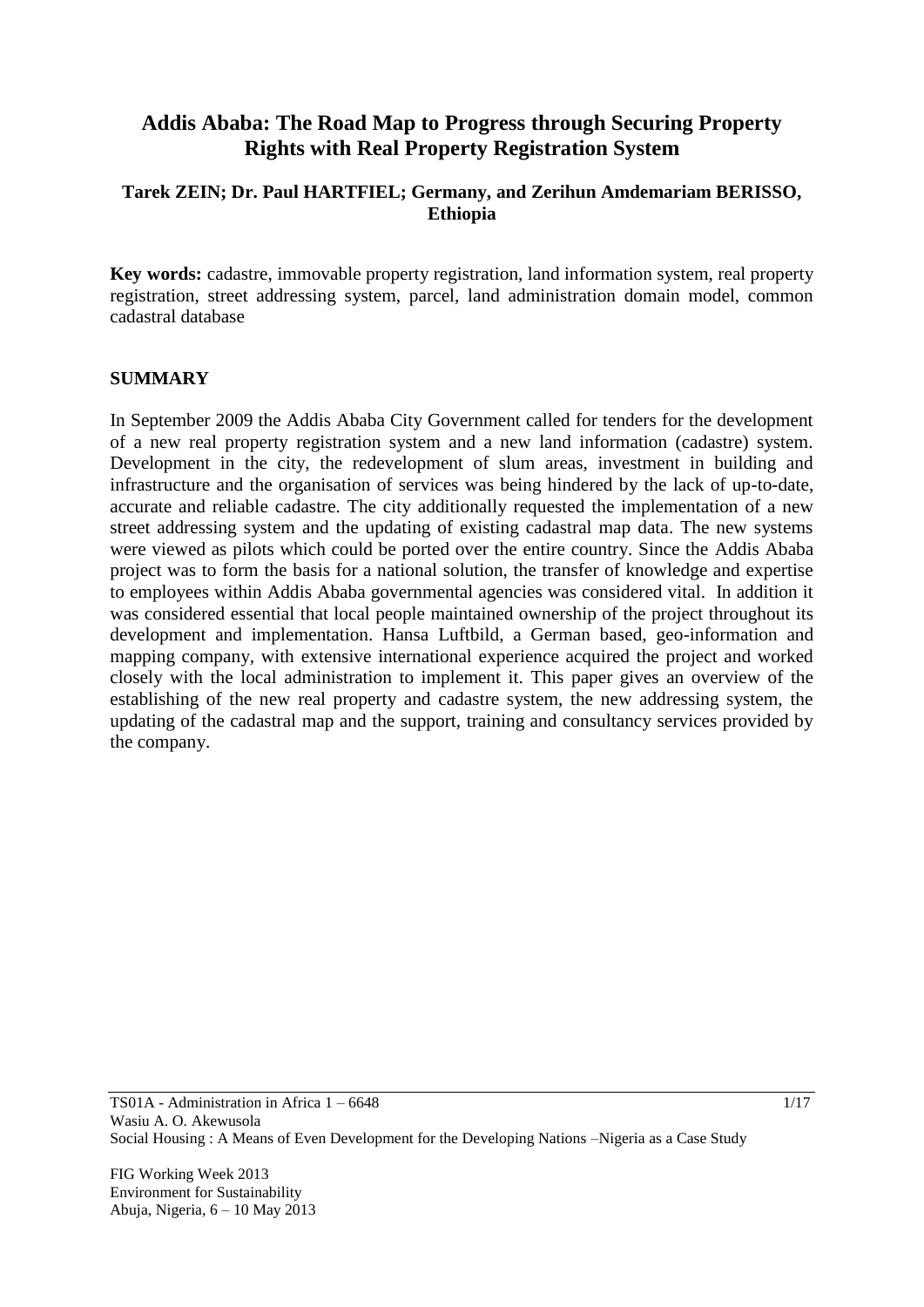# **Addis Ababa: The Road Map to Progress through Securing Property Rights with Real Property Registration System**

# **Tarek ZEIN; Dr. Paul HARTFIEL; Germany, Zerihun Amdemariam BERISSO, Ethiopia**

# **1. INTRODUCTION**

Addis Ababa, capital of Ethiopia, has witnessed rapid urban expansion over the last 20 years. This has put pressure on the city's land resources leading to increasing areas of slum settlement. The Addis Ababa City Government (AACG) has recently instigated programs for the redevelopment of slum settlements and the development of new housing areas, both of which require reliable and consistent systems of real property rights and ownership.

Land is a major resource essential for the future development of Addis Ababa. Enhancing the optimal utilization and administration of this resource is a fundamental factor in the development and furtherance of good governance. To this end Addis Ababa City Administration (AACA) is committed to securing and clarifying land and property rights and promoting reliable property transaction processes through registration. These aims can primarily be achieved with up-to-date city cadastral map data and a robust geo-database system.

In 1996 the AACA implemented a cadastral project to register all property owners so that valuation and taxes could be applied to properties. A multi-purpose cadastre was established and data collected to support urban planning, land and property transfers, the issuing of building permits and title deeds, and compensation payments. Over time insufficient integration between the various land information systems and inefficient updating mechanisms led to a significant erosion of the cadastral map's reliability. This led to widespread informal property settlements, land encroachment, inadequately secured land records and a general mistrust in official land transaction processes.

To alleviate these problems, in 2009, the AACG made a decision to develop and implement a new integrated land information system based on information communications technology (ICT). The primary purpose of the system was to establish real property registrations and a land cadastre system able to support land registration processes and municipal functions.

On taking this decision the AACG called for tenders from international experts who could help in the process. This paper describes the processes involved in updating the AACA's existing cadastral map data, the development and implementation of a new real property registration system and a new land information system, and the establishment of a street addressing system.

# **2. PREVIOUS SITUATION**

TS01A - Administration in Africa 1 – 6648 Wasiu A. O. Akewusola Social Housing : A Means of Even Development for the Developing Nations –Nigeria as a Case Study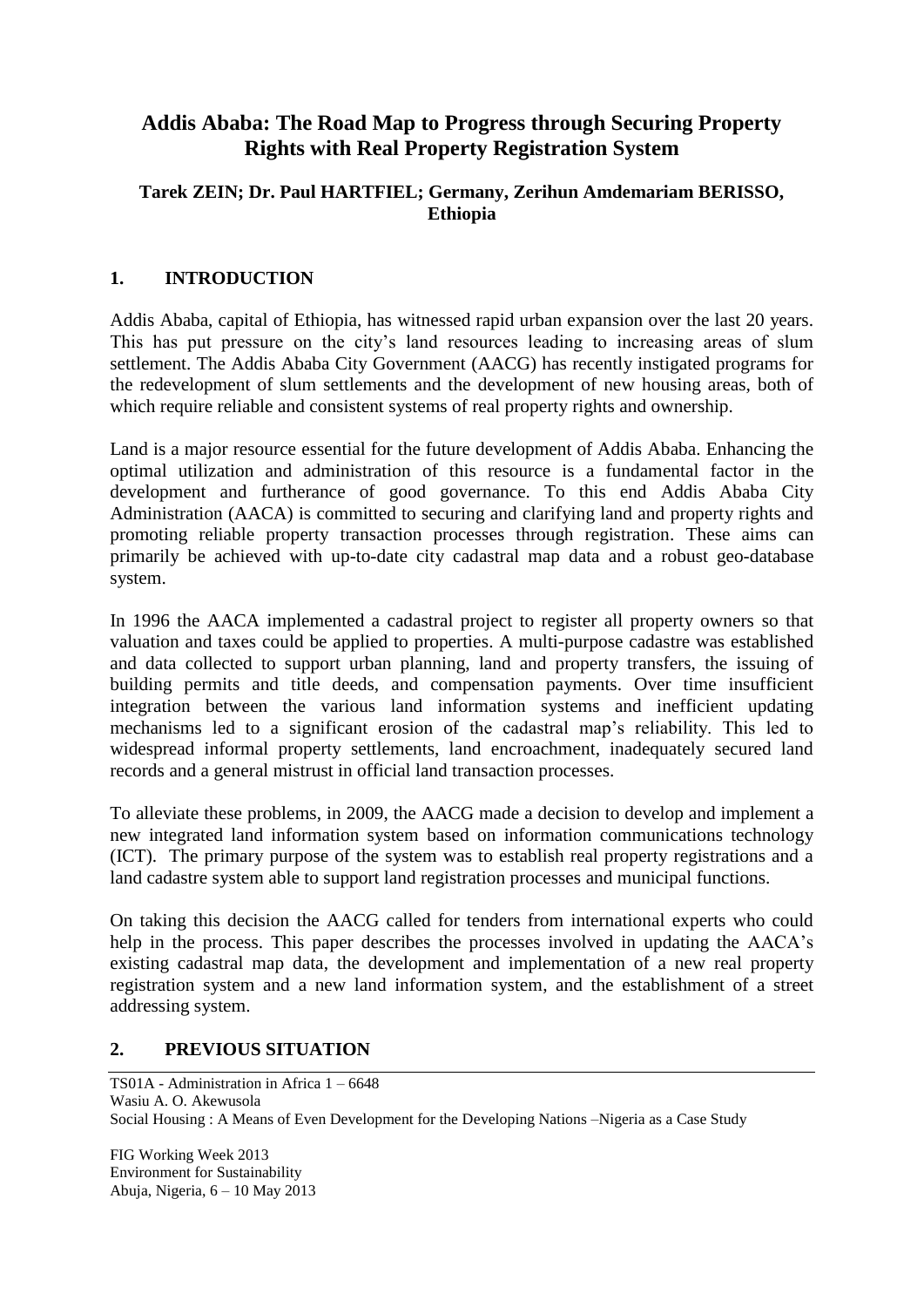Up until implementation of the current project Addis Ababa had operated an increasingly unreliable manual real property registration system. The cadastre map being used was an extract of parcels and buildings from a 1996 topographic map prepared for the design of the water supply system. It did not cover the entire city and hadn't been updated since 1996. The parcels and the buildings were not identified by a consistent and unique numbering system thus the links between the registry information and the parcels were unreliable. The street addressing system was not well designed and only partially implemented throughout the city. This adversely affected the provision of reliable municipal services. Moreover, the registration processes were carried out within a sub-section of an authority, and simultaneous update of the cadastre was not carried out.

Until recently the land and land related administration sector (LLRAS) of the city of Addis Ababa was organised into three authorities / offices. The three-authority structure of the land and land related administration sector (LLRAS) of Addis Ababa was organized into a Building Permit Authority, Urban Renewal Project Office and Urban Planning and Information Institute. The same administrative configuration is also set up for the ten subcities of Addis Ababa and the 116 districts within Addis Ababa known as Woredas.

The real property registration was carried out by the land administration and building permit authority (LABPA) and was based on title deeds registered in several books. The title deeds were the official record of the rights on land.

For each of the sub-cities there are six (6) so called "Big Books" which are structured as follows:

- main book with the basic data (LABPA-01)
- book of title deed transactions (LABPA-02)
- book of mortgages (LABPA-03)
- book of court injunctions (LABPA-04)
- book of condominiums
- book of condominium bank loans

Most of the information occurs two to three times in the books. This handwritten form of registrations is prone to errors.

In addition to the books there is a tenure archive containing all documents relating to a property. The archive is organized into folders. Each folder contains all documents related to a property, such as the title deed or related court injunctions. The tenure archive is indexed by sub-city, Woreda and house number. Some intermittent, but generally unsystematic, cross checking of the written records is carried out.

The inconsistencies and irregularities in the organization of the cadastre and its information were problematic. Manipulation of registration information, violation of planning and building regulations, overlapping allotment of land, missing archive files, cumbersome technical and administrative processes were amongst some of the problems caused by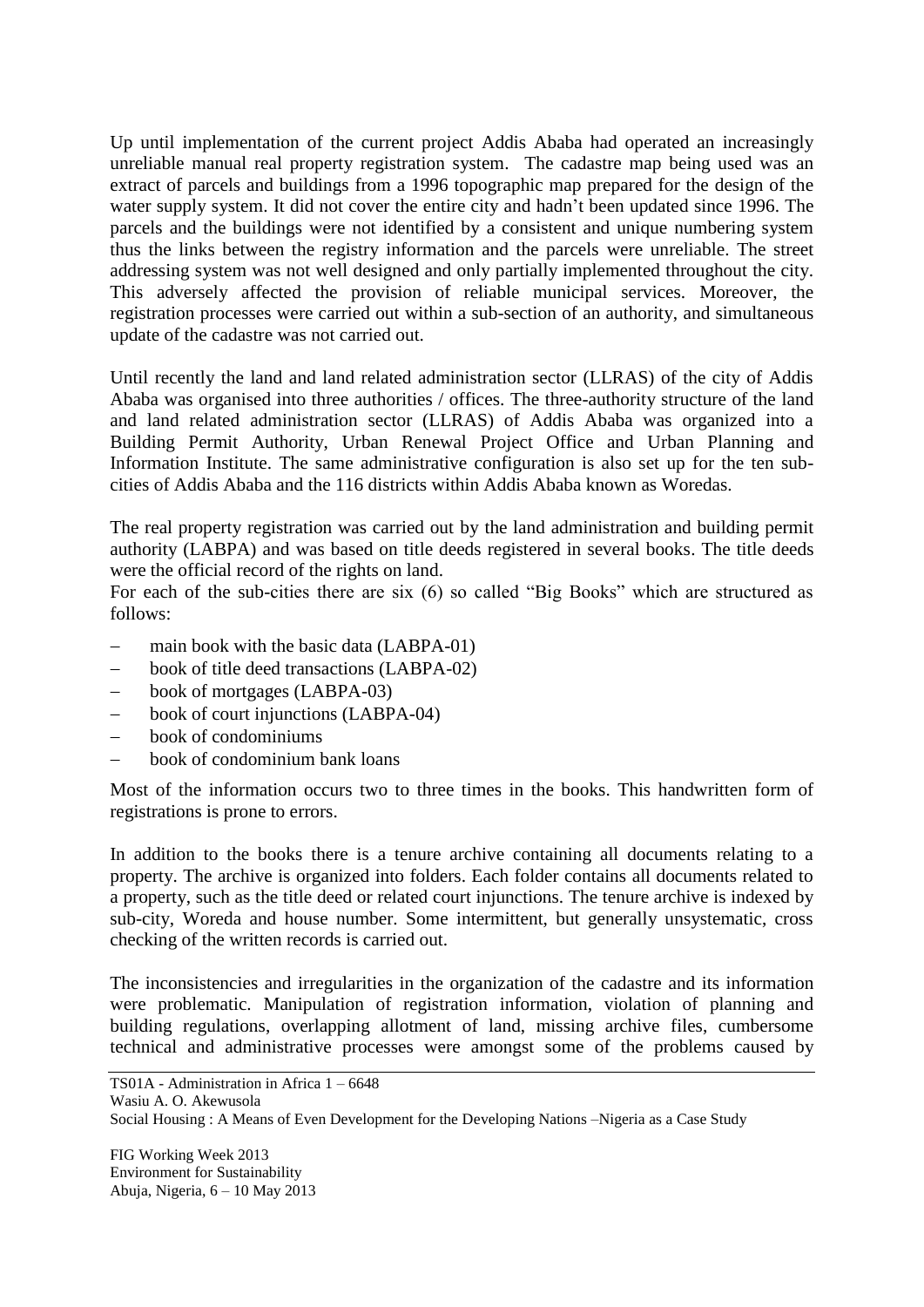weaknesses in the system. The system was not transparent and did not fulfill customer demand for reliable services and guarantee of land tenure.

In seeking to alleviate this situation the city administration identified key priorities for the facilitating of the development of new up-to-date, sustainable and reliable real property registration and land information (cadastre) systems. One of the key priorities was the setting up of an appropriate administrative framework, including the establishment of a new Immovable Property Registration and Information Agency (IPRIA) of Addis Ababa mandated to operate the registration and land information (cadastre) systems.

# **3. PROJECT OBJECTIVE AND AIMS**

In September 2009 AACG called for tenders for the development of new real property registration and land information (cadastre) systems. The scope of work in the tender also included updating of existing cadastre map data, design and implementation of a street addressing system and support for the establishment of real property registration offices.

The objective of the project was to provide consultancy services and develop a cadastre (real property registration and land information) system for Addis Ababa City Administration (AACA) in Ethiopia. It was a two phase project with the following components:

Phase 1:

- updating cadastral map
- support for the establishment of municipal real property registration offices
- requirements analysis, design and specification of real property registration and land information (cadastre) systems
- development of addressing system

Phase 2:

- development and implementation of real property registration and land information (cadastre) systems
- support for the establishment of municipal real property registration offices

The consultancy services were to provide expert knowledge and advice for the setting up of immovable property registration offices as well as the update of existing cadastre maps. The development of the cadastre system included the implementation of a real property registration system as well as a land information system.

Hansa Luftbild an international geo-information and mapping company based in Germany tendered for, and won the project.

The **Integrated Land Management Information System Project Coordination Office** (ILMISPCO) at AACA had overall responsibility for implementation and management of the project.

TS01A - Administration in Africa 1 – 6648 Wasiu A. O. Akewusola Social Housing : A Means of Even Development for the Developing Nations –Nigeria as a Case Study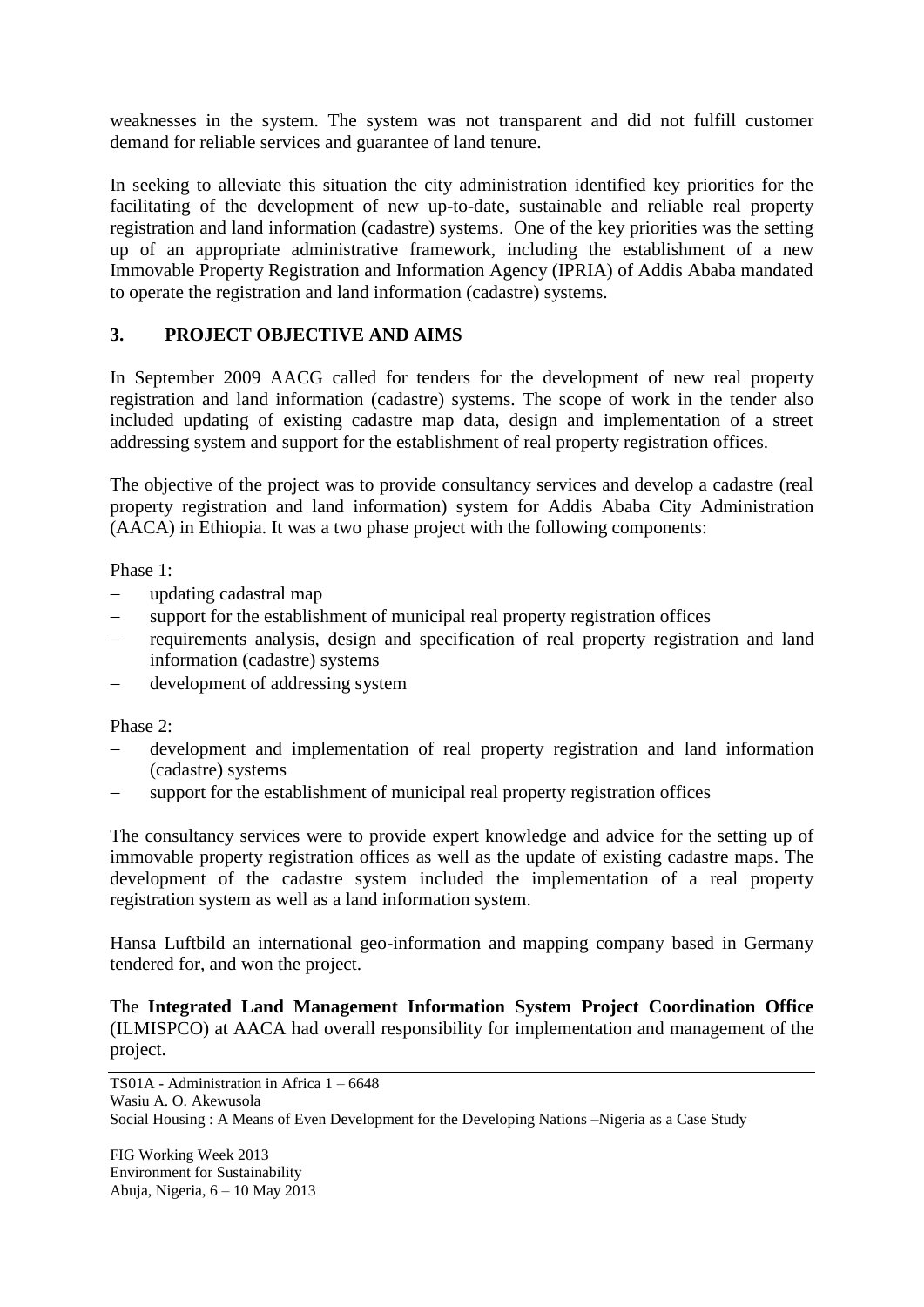# **4. PROJECT APPROACH AND METHODOLOGY**

Hansa Luftbild's methodology and approach followed international standards. In order to develop and implement the new system, it was necessary to establish special working groups (WG). The working groups provided input to and support for Hansa Luftbild throughout the project duration. In addition the company was able to transfer know-how to the local professionals within the working groups.

The working groups, who were supervised by Hansa Luftbild, were involved in the entire development and implementation process in order to guarantee continued sustainable use of the implemented systems after completion of the contracted work.

The following paragraphs give detailed descriptions of the methodologies used for various components of the project.

# **5. REQUIREMENTS ANALYSIS AND SPECIFICATION AND DESIGN OF REAL PROPERTY REGISTRATION AND LAND INFORMATION (CADASTRE) SYSTEMS**

The objective of the requirements analysis for the real property registration and land information (cadastre) systems was to model real property registration processes, and the derivation of products and services from the database. The products and services were tailored according to the requirements of the public and private sectors and the key input for the analysis was gathered during visits to selected sub-cities and during thorough and ongoing discussions with the project working groups. Analysis was carried out within the framework of a business process model. The Ethiopian constitution and law accords its citizens land use and property rights. These rights were taken into account during the requirements analysis. The dynamic aspects of the real property registration system were described with use cases which detailed the business processes of the real property registration sector. In total 19

business' use cases were identified and detailed. The proposed systems were called Addis Ababa Cadastre Information System (AA-CADIS) and Addis Ababa Land Information System (AA-LIS).

The domain model of AA-CADIS describing the static aspects of the system, as such is the data model. It was developed with reference to international standards such as ISO/TC 211 standard No. 19152 the "Land Administration Domain Model (LADM)". The ISO conceptual model was used to develop a concrete feature catalogue for Addis Ababa. The data model for Addis Ababa consists of two parts, a real property registration database and a real estate cadastre database. The real property registration (RPRS) database is non-spatial while the real estate cadastre (RECS) database contains spatial data. These form the common cadastral database (CCDB) which constitutes the platform of AA-CADIS. [Figure 1](#page-5-0) shows the structure of AA\_CADIS and AA-LIS.

TS01A - Administration in Africa 1 – 6648 Wasiu A. O. Akewusola Social Housing : A Means of Even Development for the Developing Nations –Nigeria as a Case Study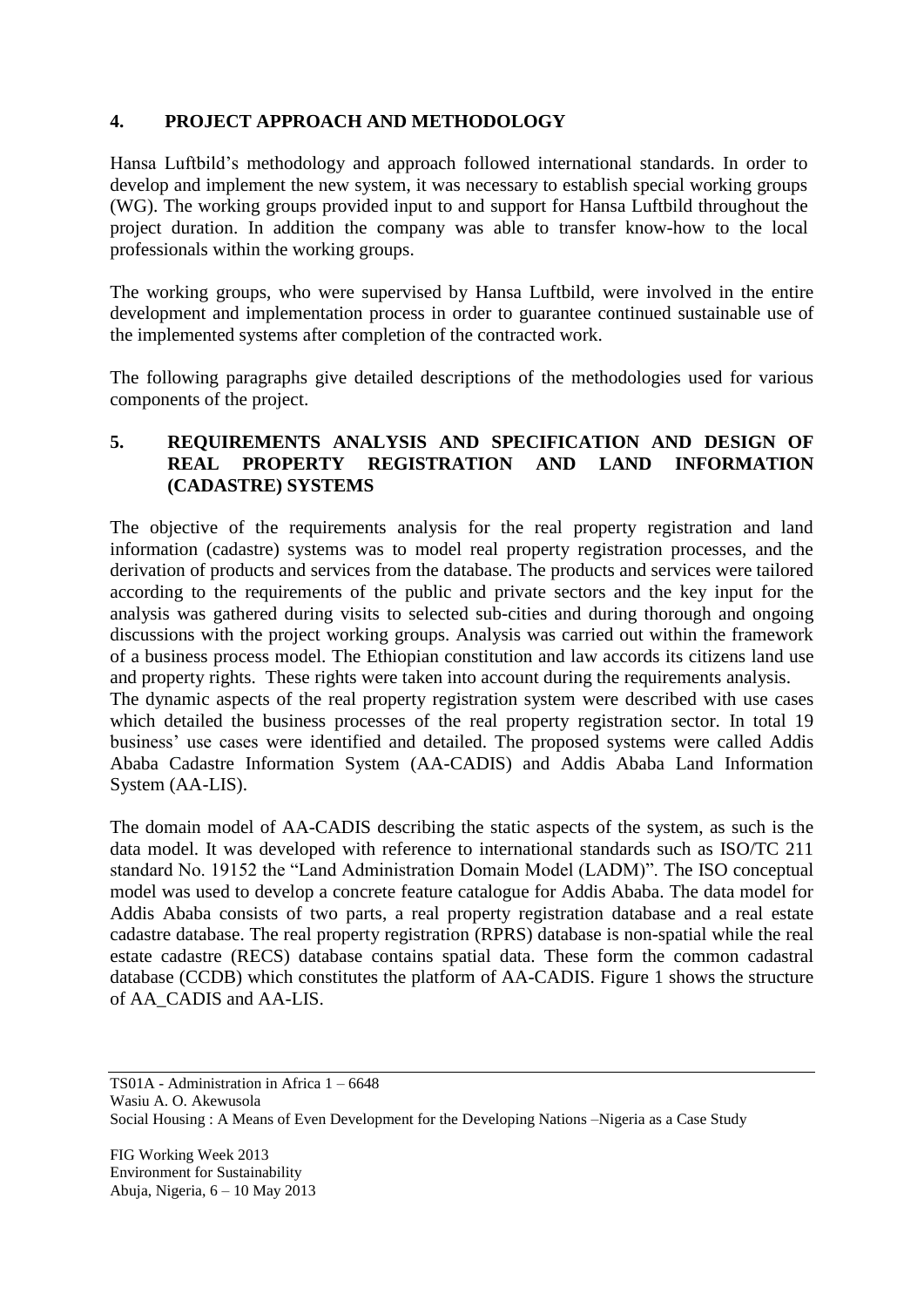The RPRS and the RECS are closely connected and operate on a common database to carry out the cadastre and real property business processes. The RECS maintains and administers the cadastre map data and its descriptive information and is linked to the real property registration database. The AA-CADIS is the base of the spatial reference system of AA-LIS.



<span id="page-5-0"></span>**Figure 1:** Structure of Addis Ababa cadastre information and land information systems (Source: Hansa Luftbild, 2010)

[Figure 2](#page-6-0) shows the organisation of AA-CADIS and its relationship to other land sectors of AACA.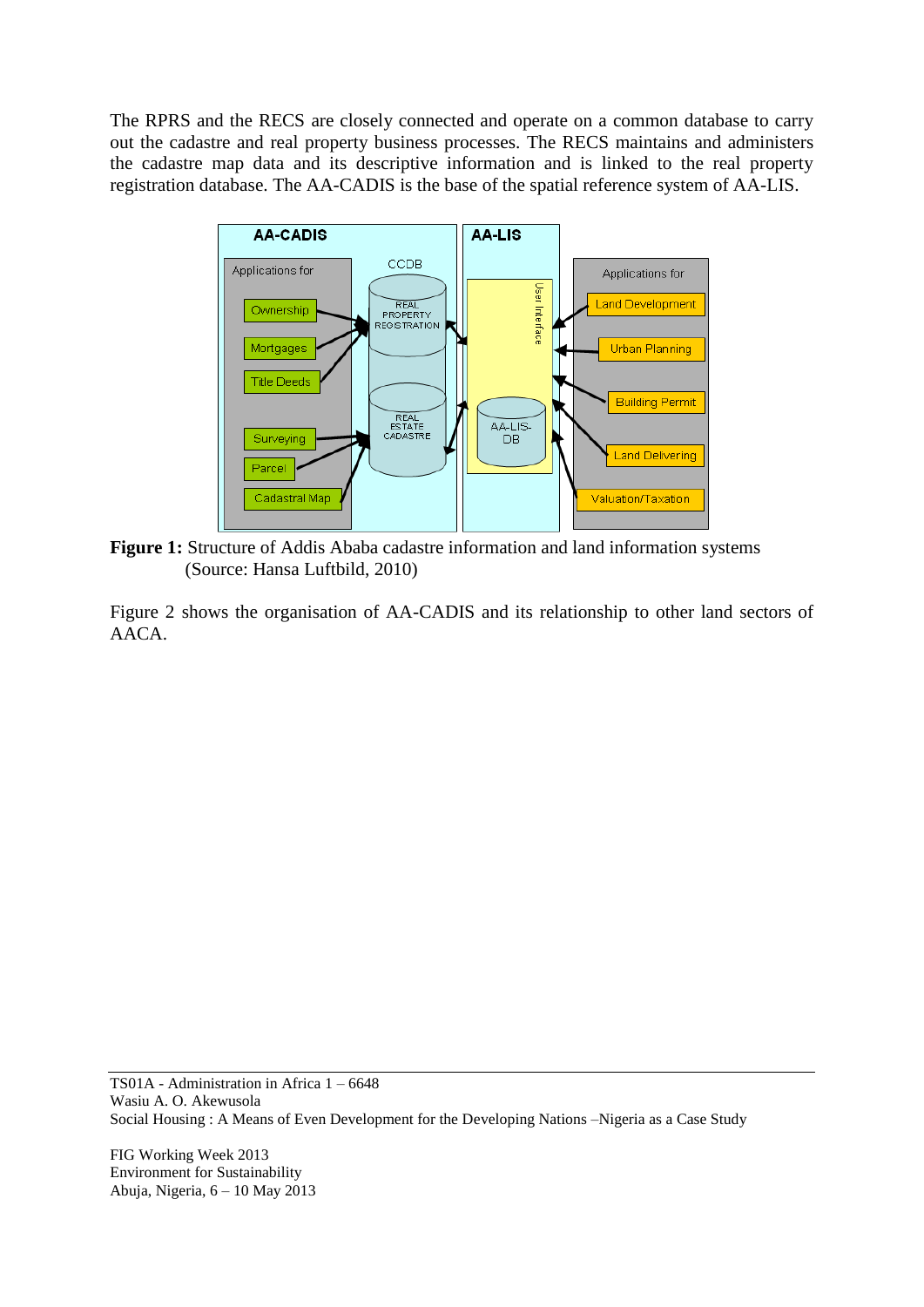

<span id="page-6-0"></span>**Figure 2:** Organization of AA-CADIS (Source: Hansa Luftbild, 2011)

AA-LIS was developed to support and provide an interface to services used by public authorities and the private sector and is implemented on the basis of Open Geospatial Consortium (OGC) web services standards, for example Web Map Service (WMS), Web Feature Service (WFS) and Web Map Client.

# **6. UPDATING CADASTRAL MAP DATA**

The updating of the cadastral maps was divided into 3 tasks:

- Identification of Data Gaps, Assessment of Cadastral Map Quality and Production of Updated Cadastral Map
- Verification of the Sufficiency of Existing Ground Control
- Development of a Unique Identification System

#### **6.1 Identification of Data Gaps, Assessment of Cadastral Map Quality and Production of Updated Cadastral Map**

This first task was split into three sub-tasks.

#### *Identification of Data Gaps*

To identify gaps the ortho-images, produced in 2005 / 2006, and the existing cadastre data were compared. The existing data was analysed and results of the analysis can be summarized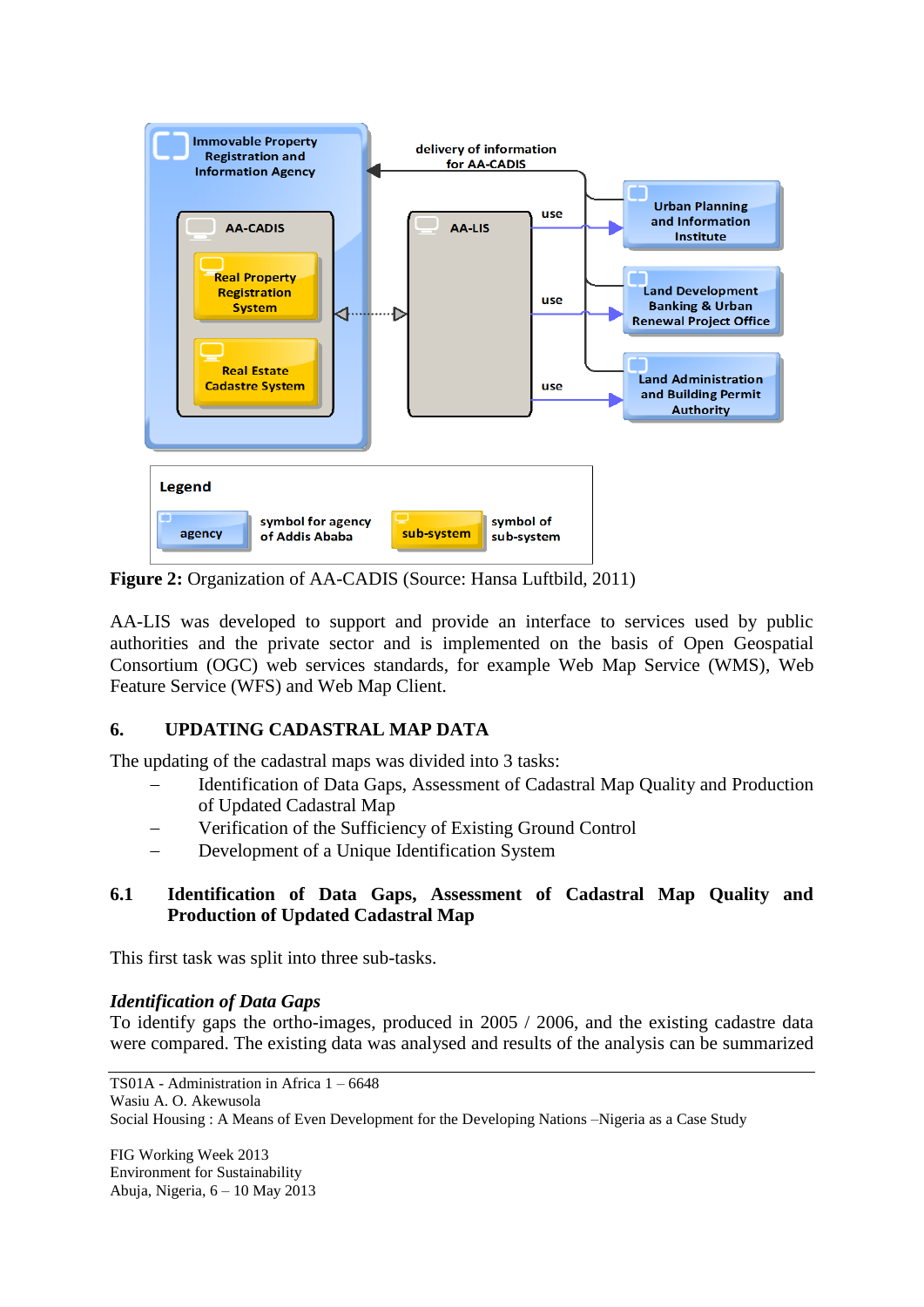that cadastre data exists for about 60% of the whole city of Addis Ababa and that new data capture was necessary for 58.2% of the city while 41.8% of the city needed a data update.

### *Assessment of Cadastral Map Quality*

To evaluate the quality of the cadastral map data, a two step comparison process was carried out. First orthophotos produced in 2005 / 2006 were compared with existing cadastral map data. Next orthophotos produced from aerial imagery acquired in 2010 were compared with the cadastral map data.

The comparisons were made over the entire project area by superimposing cadastral map data (vector) over the orthophotos. Changes were identified as is shown in [Figure](#page-7-0) 3, a representative area in the sub-city of Addis Ketema. The cadastral map data is superimposed over the existing orthophoto tile.



**Figure 3**: Cadastral map data in selected area of the sub-city Addis Ketema superimposed over 2005 / 2006 orthophoto (Source: Hansa Luftbild, 2011)

<span id="page-7-0"></span>TS01A - Administration in Africa 1 – 6648 Wasiu A. O. Akewusola Social Housing : A Means of Even Development for the Developing Nations –Nigeria as a Case Study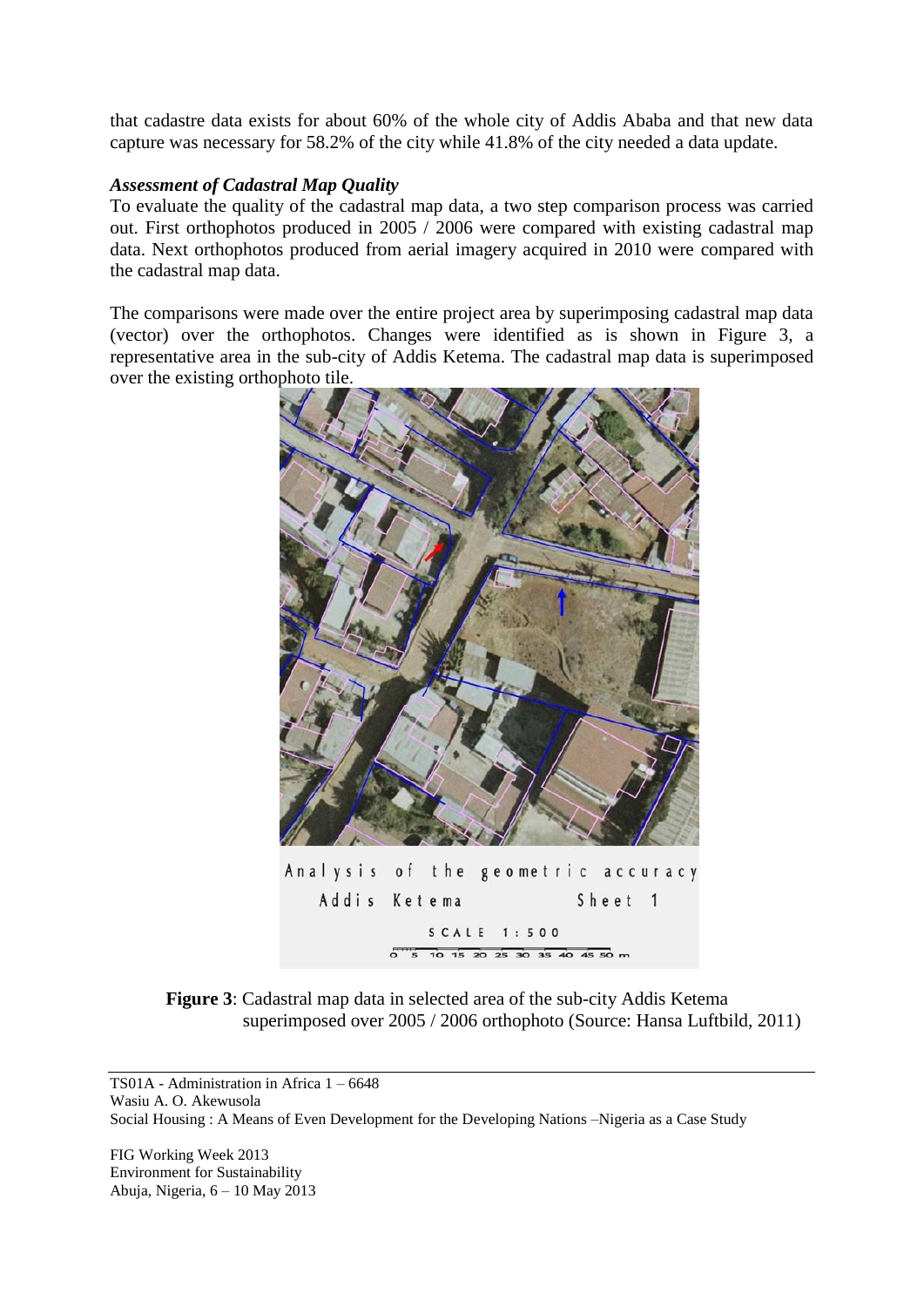The two arrows indicate two representative situations:

- The red arrow points to a difference between the shape of the wall boundary on the ground and the cadastral boundary in the data set. During updating the cadastral map data was revised to match the real ground situation.
- The blue arrow points to a cadastral boundary which fits well with the foot print of the wall. This fit was checked and confirmed during updating using a photogrammetric stereo measurement method.

Major parts of the project area were treated as new mapping, rather than being updated and / or having missing parcels added to the existing data set. This was due to significant changes in the urban landscape having taken place across all the sub-cities of Addis Ababa.

# *Production of Cadastral Maps*

New aerial photography was acquired in November 2010 in order to update and complete the data coverage of Addis Ababa. The digital aerial photography was acquired at a ground resolution averaging 17cm. This resolution was suitable for mapping at scale 1:2000 as well as for producing digital orthophotos at a ground sampling distance (GSD) of 20cm which is also equivalent to a map scale of 1:2000.

[Figure 4](#page-8-0) shows the new parcel data coverage after the updating. [Figure](#page-9-0) 5 shows the existing building data before and after the updating.



<span id="page-8-0"></span>**Figure 4:** Old parcel coverage (left) compared with new parcel coverage after updating (Source: Hansa Luftbild, 2010 and 2011)

TS01A - Administration in Africa 1 – 6648 Wasiu A. O. Akewusola Social Housing : A Means of Even Development for the Developing Nations –Nigeria as a Case Study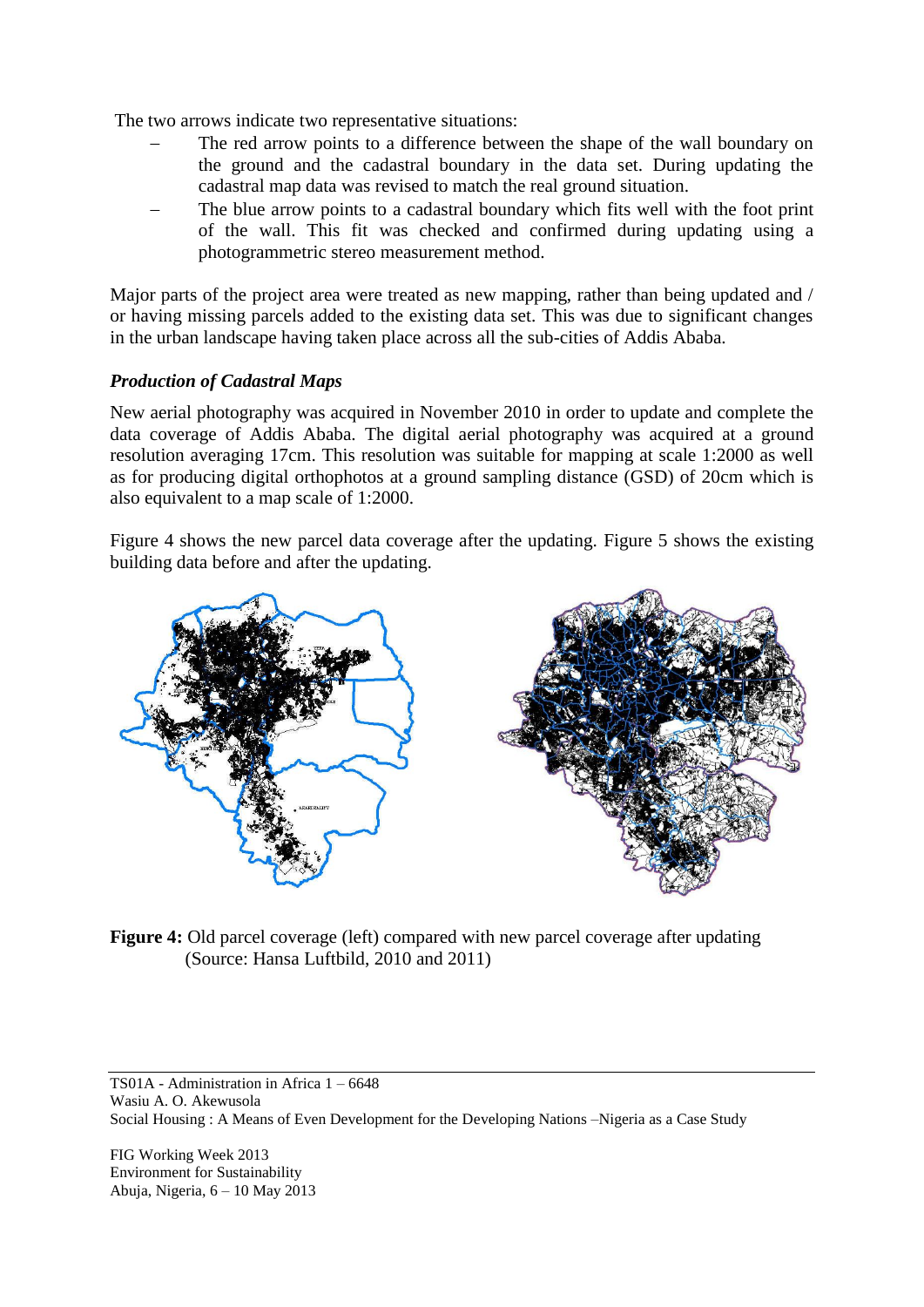

<span id="page-9-0"></span>**Figure 5:** Old building data coverage compared with new coverage after updating (Source: Hansa Luftbild, 2011)

In addition to the parcels and buildings the street and road network was mapped and used to set up the street addressing system.

The photogrammetric data capture in a 3D – stereo environment was carried out on a Bentley MicroStation V8. After data capture the data was input in ESRI ArcGIS and processed so as to generate closed polygons, to assign unique identification numbers and to merge existing attribute data to new polygons.

In statistical terms the final results and output of the updating can be summarized as follows:

359,897 parcels were generated (the initial estimate of AACA was 296,000 parcels) of which less than 0.1% were unchanged parcels and around 49% were new parcels, and around 51% were changed parcels.

The number of building or construction features mapped was 1,145,690.

# **6.2 Verification of the Sufficiency of Existing Ground Control**

The object of this task was to assess if the existing ground control points provided sufficient coverage for future accurate cadastral surveys.

One hundred and fifty ground control points have been established by the Ethiopian Mapping Agency (EMA) in Addis Ababa. These fall within the city boundaries and are distributed within the ten sub-cities.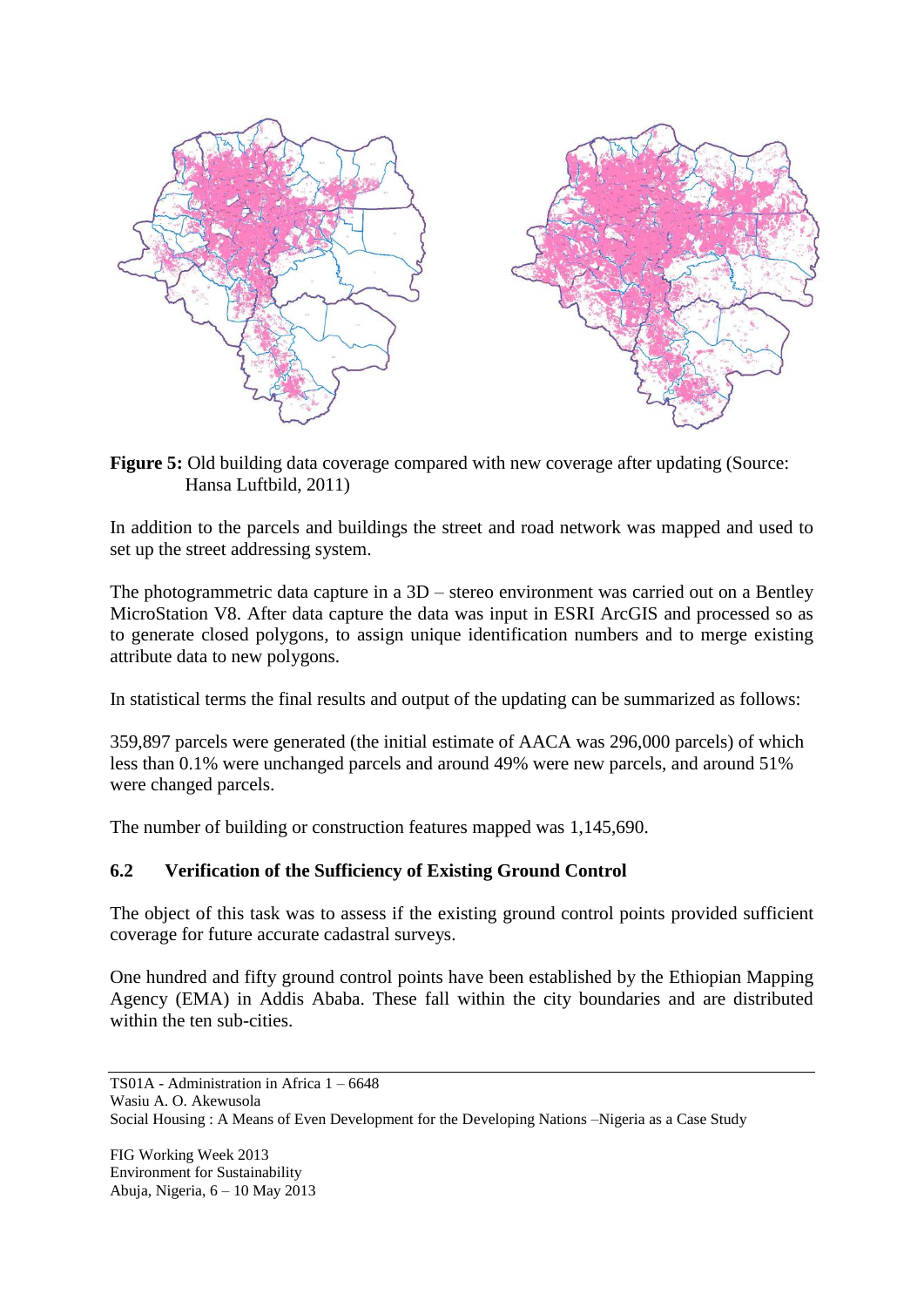During the ground points marking expedition in June 2010 surveyors checked the 150 ground control points and found that 31 points were damaged, or buried, or inaccessible.

Furthermore the distribution of the current ground control points was not suitable to adjust the photogrammetric block. Therefore 62 additional ground control points were determined and surveyed for that adjustment.

On the basis of the foregoing it was concluded that the existing ground points provided insufficient coverage for future cadastral surveys. This would particularly be the case when a highly accurate survey is required as in determining the exact area of land parcel or subdivision of blocks of land.

Hansa Luftbild recommended that AACA implement either one of the following two approaches in order to apply cadastral field methods to adjudicate existing parcels or to survey new ones:

- 1. establishment of an active GPS station network, or
- 2. densification of the existing ground control points to 1 point per square kilometre with a horizontal and vertical accuracy of 5cm and better

# **6.3 Development of a Unique Identification System**

To locate a parcel in the cadastral map, it is necessary to link the parcel number with the geometry of the map, i.e. the geodetic reference system. Therefore an independent district and numbering concept for cadastral purposes with the Woreda as the smallest cadastre district was proposed by Hansa Luftbild and accepted by AACA.

This unique identification numbering system for the parcels consists of 14 digits with the following information code:

rrcccsswwppppp

rr number or code for the region (AA for Addis)

ccc number of city (000 for Addis)

ss number of sub-city (e.g.: 06 for Bole, 08 for Nifas Silk Lafto)

ww number of Woreda (e.g.: 10 at Bole)

ppppp number of parcel (00001, 00002, 00003, …)

This concept uses parcel boundaries as district boundaries and includes road, railway, and river parcels. It is intended that this numbering will remain constant regardless of any future changes in administrative boundaries. Furthermore it is very similar to the German system which has continued to run reliably for more than 100 years. The advantages of this solution are:

- 1. it is independent of future changes in administrative structure;
- 2. database consistency checking is simple, area coverage of a parcel within a cadastre district (Woreda) is possible;
- 3. a special numbering concept for roads, railways and rivers is not needed.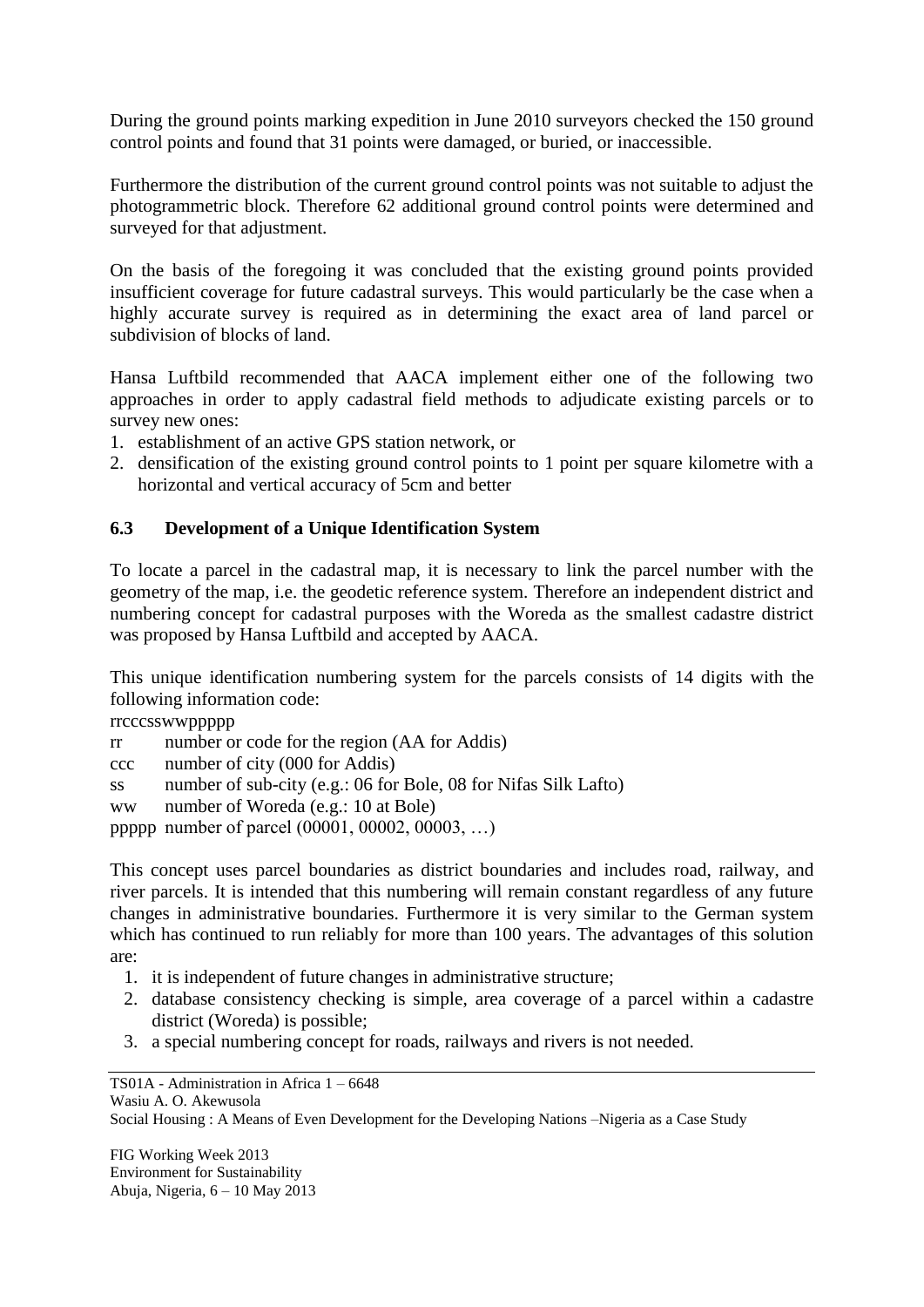All buildings inside the parcels were also captured and assigned a unique identification number similar to the parcel identification number however consisting of 15 digits instead of 14 due to the large number of buildings.

# **7. ESTABLISHMENT OF ADDRESSING SYSTEM**

Until recently Addis Ababa lacked a fully functioning and cohesive addressing system, having only unsystematic and incomplete street addressing. Furthermore no single organisation was responsible for the assigning of addresses (ie house numbers).

The lack of an addressing system meant that AACA could not provide the public and private sectors with information and services, relating to address location and street information. Locations in Addis Ababa were described by referring to commonly known landmarks, and appointments or deliveries were handled through guides or make shift maps. This hindered the development and operation of the postal, public transport, security and rescue services.

According to the Addis Ababa Construction and Road Authority (AACRA) Addis Ababa currently has approximately 7,400 public road segments suitable for vehicle traffic, including paved and gravel roads.

The development of the addressing system was of critical importance and was foundational to the current project. Working Group 3 worked on and developed key concepts / solutions for a workable addressing system. The final concept agreed to by AACA was based on data published in the World Bank's manual "Street Addressing and the Management of Cities". To implement the agreed concept a street addressing unit was established within AACA.

Using the methodology outlined in the World Bank publication, a training manual containing 12 data sheets was prepared. These defined and specified the major components required in an effective street addressing system.

Two areas were chosen for piloting the implementation of the street addressing system. The two pilot areas were used to derive an estimated budget for the implementation. The cost estimation given by the World Bank manual starts at 0.50USD and goes up to 5.00USD. In line with these estimates the costs for Addis Ababa at today's exchange rate would be around 3.00USD (50 Birr) per registered city inhabitant.

# **8. SUPPORT FOR THE ESTABLISHMENT OF REAL PROPERTY REGISTRATION OFFICES**

Supporting the establishment of the municipal real property registration offices was an important service delivered by Hansa Luftbild.

The key issues addressed during the consultancy period were:

operational and procedural development and support;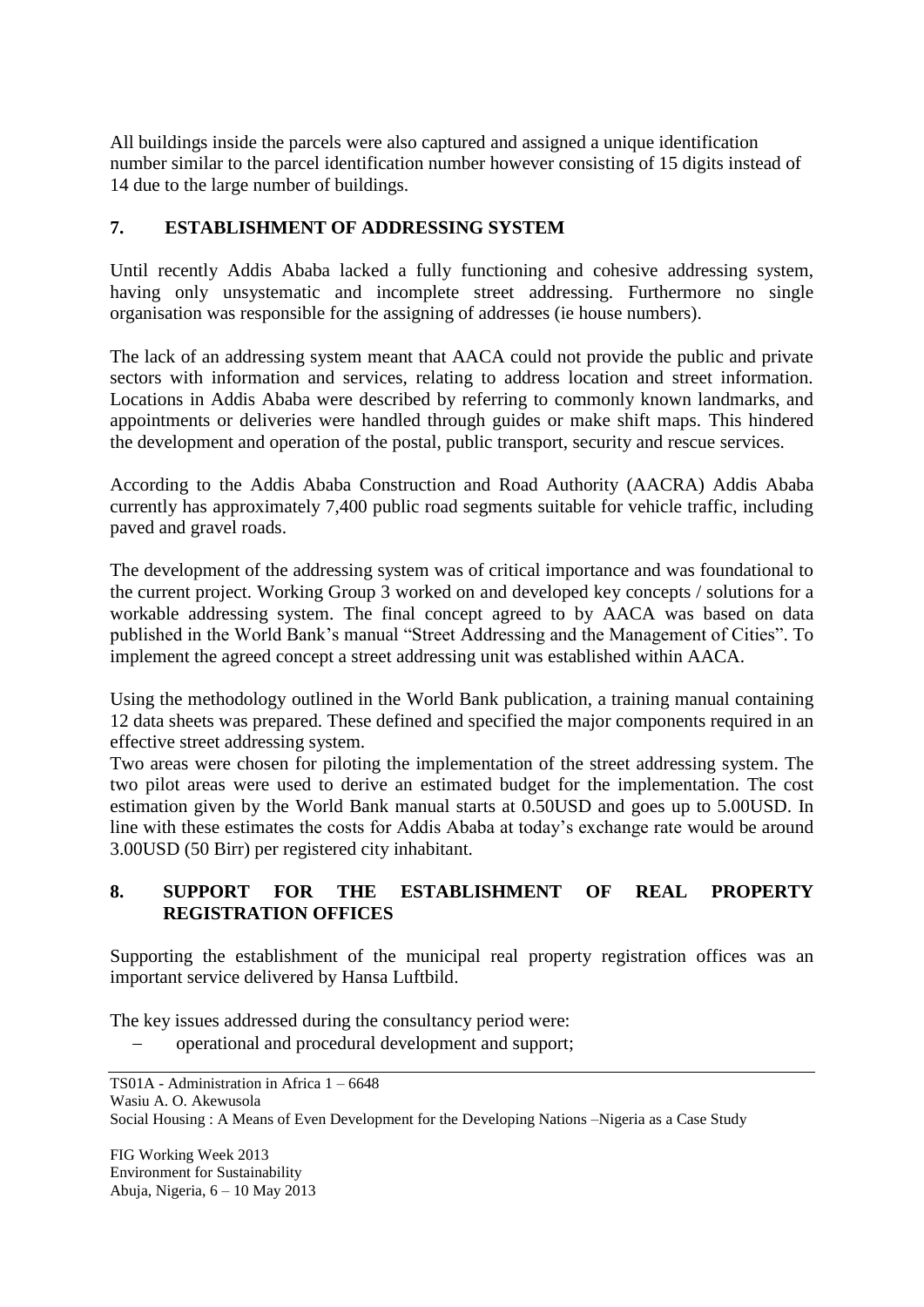- public and stakeholder information, education and communication;
- strategic management and business plan preparation; and
- training.

The Addis Ababa City Government's Proclamation No. 22 /2010 established the Immovable Property Registration and Information Agency (IPRIA). The proclamation which came into force on the  $7<sup>th</sup>$  of June 2010 declared the IPRIA agency to be a legal entity directed by a board accountable to the city manager. In addition to IPRIA's head office the agency retains an office in each sub-city. [Figure 6](#page-12-0) shows the functions of IPRIA in relation to the other existing land and land related administration sector (LLRAS).



<span id="page-12-0"></span>**Figure 6**: Functions of IPRIA within LLRAS (Source: AACA and Hansa Luftbild, 2011)

The principal tasks of IPRIA's head office are defined in Paragraph 7 of Proclamation No. 22/2010. Hansa Luftbild recommended that IPRIA's organizational structure be made congruent with the business use cases as defined in the requirements analysis. [Figure 7](#page-13-0) shows the structure of the agency at head office level.

TS01A - Administration in Africa 1 – 6648 Wasiu A. O. Akewusola Social Housing : A Means of Even Development for the Developing Nations –Nigeria as a Case Study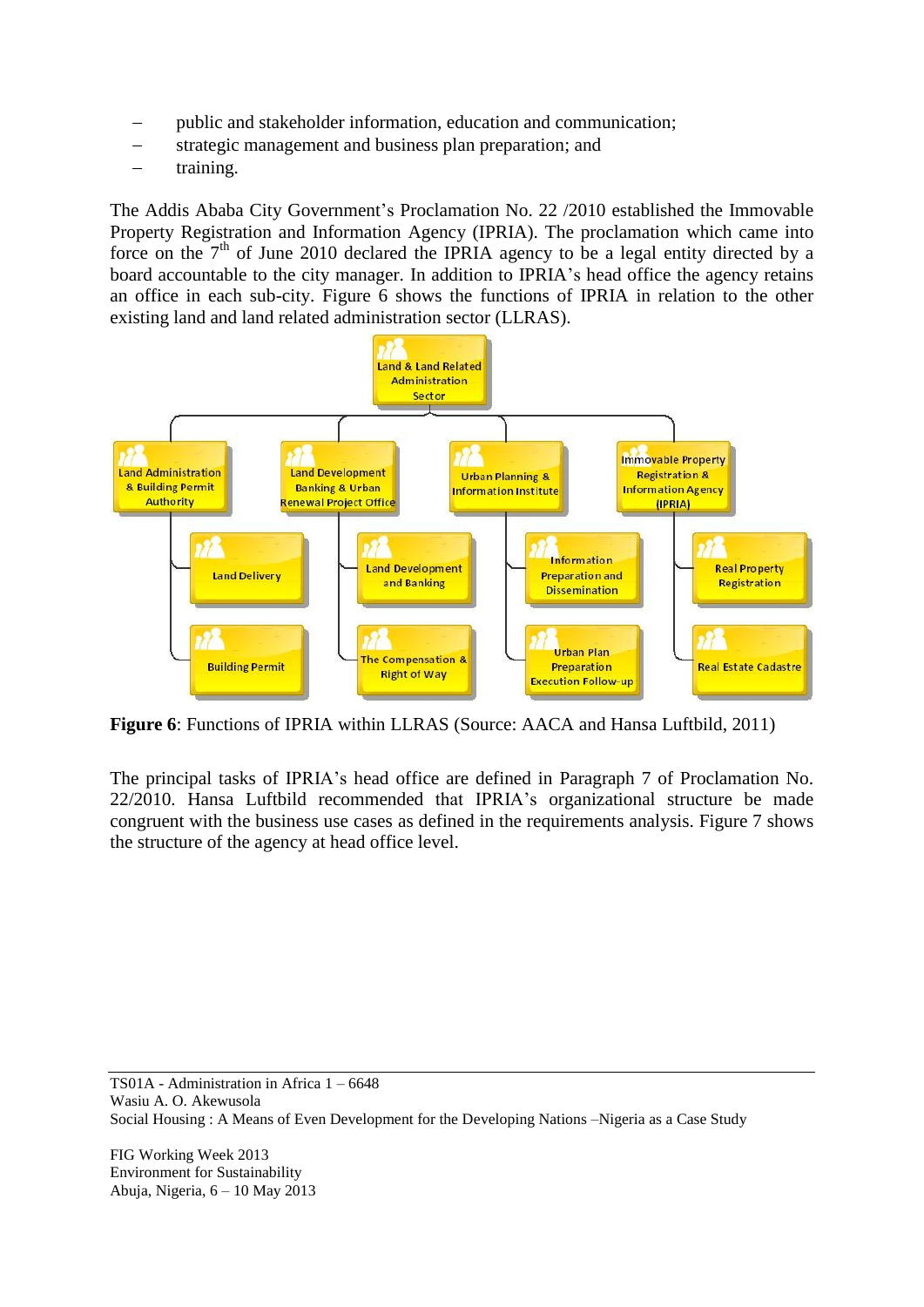

<span id="page-13-0"></span>**Figure 7:** Organizational structure of IPRIA's head office (Source: Hansa Luftbild, 2011)

The powers and functions of the sub-city offices of IPRIA are also described in Paragraph 8 of Proclamation 22/2010.

# **9. DEVELOPMENT AND IMPLEMENTATION OF REAL PROPERTY REGISTRATION AND LAND INFORMATION (CADASTRE) SYSTEMS**

Initially real time online communications between head office and each of the sub-cities was planned. However this proved non-viable and a partial online solution was designed. The systems were implemented as a three-tier architecture with a decentralised information retrieval system at head office level and sub-city level.

The connection between head office and a single sub-city comprises a standard connection provided by the Ethiopian Telecommunication Company (ETC). The bandwidth is mostly used for viewing data rather than changing data. The network infrastructure within the different sites (head office and sub-cities) is however a high capacity one.

The main advantage of the client/server architecture at the sub-city level is that real time data exchanges between sub-city and head office are unnecessary; this accords with the level of telecommunication infrastructure available. The systems can run using less expensive network infrastructure and if necessary can operate without permanent network connections between head office and the sub-cities.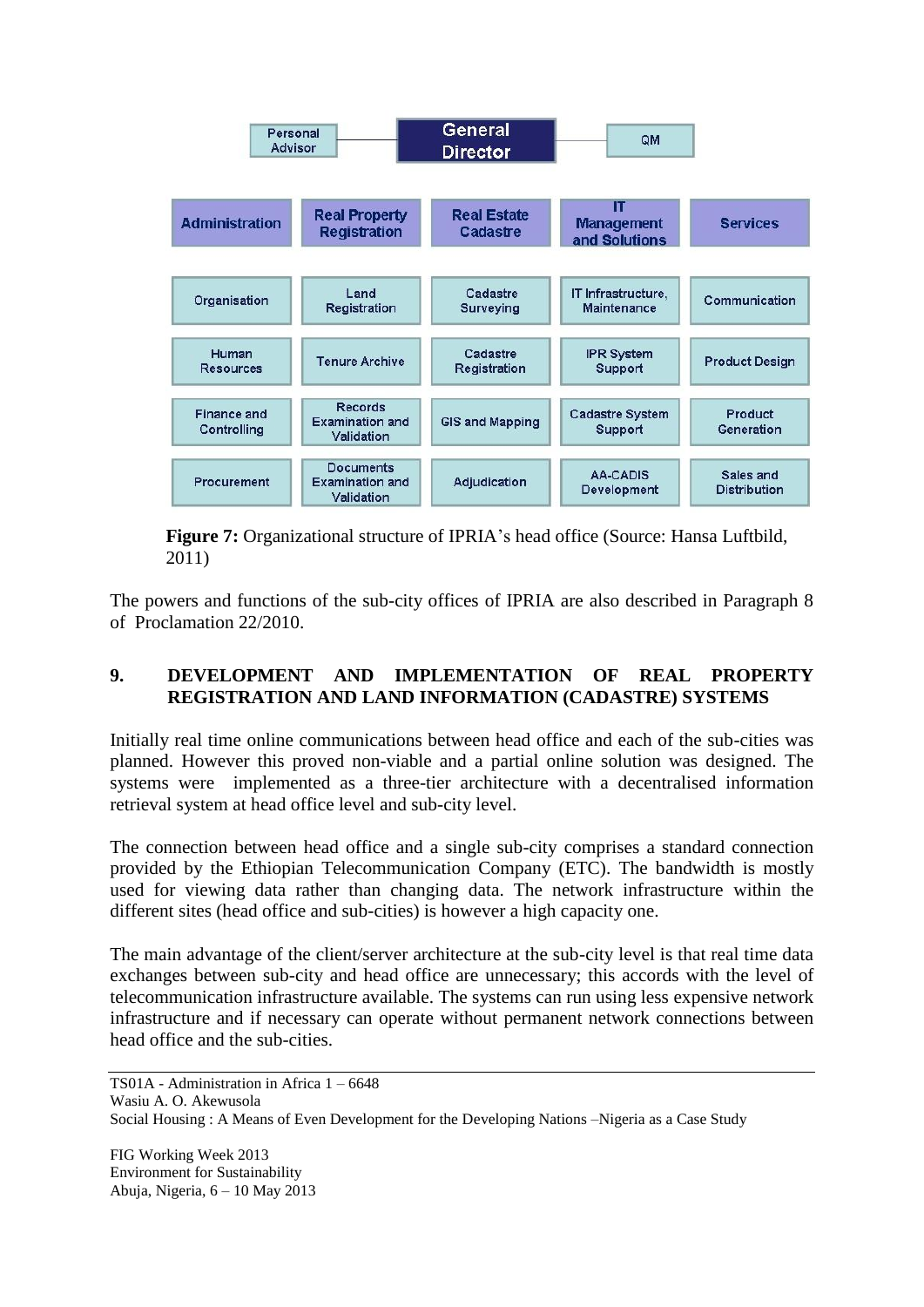Updates of the AA-CADIS (ie RPRS and RECS) system are not directly implemented on the central CCDB but through data maintenance jobs which are generated in the sub-cities at set times.

The RPRS client is a web application and is invoked from a local applications server in each of the 10 sub-cities and in head office. All maintenance operations are also carried out by data maintenance jobs.

In each sub-city servers were installed for the applications, the local data repository, the database and the OGC services. These services are used to provide access to the data repositories of the RPRS and RECS clients.

The replication of data from head office to the sub-cities is performed using specially developed replication tools since Oracle does not provide such tools for spatial data.

The three tier architecture consists of:

- client layer, responsible for presentation and user interaction
- service layer, and
- data layer

The RPRS and RECS are implemented at the **client layer** and their applications are connected to the AA-CADIS database server. One client maintains the RPRS and the other maintains the RECS of the core business processes. The RECS was implemented as a Bentley Map application and RPRS as Microsoft Windows application. The basic framework is Microsoft .Net. The **service layer** provides the services which can be used by the applications at the client layer as well as by external applications. Two components reside on the service layer, namely AA-CADIS and AA-LIS. The **data layer** holds the database consisting of two logical data sets. One set is for the real property (non-spatial) data while the other contains spatial data and its descriptive attributes. The real estate cadastral data set contains three types of data; parcels, buildings and fences. The real property registration data set consists of data of ownership and all associated attributes. Ownership relates to a parcel and/or a building.

All registration offices work with the current data while head office owns and maintains the data. The two client applications use only the necessary relevant data from both data sets and can only change the data applicable to their specific tasks. This helps ensure data security.

# **10. CONCLUSION**

In conclusion the Addis Ababa City Administration in close co-operation with Hansa Luftbild was able to develop a new street addressing system and two working and practical real property registration and land information (cadastre) systems within the confines of the telecommunications infrastructure available. These two systems are being used to support many services and will develop the confidence and trust of the public with regard to legal land use right and ownership of property. During the development period the local staff acquired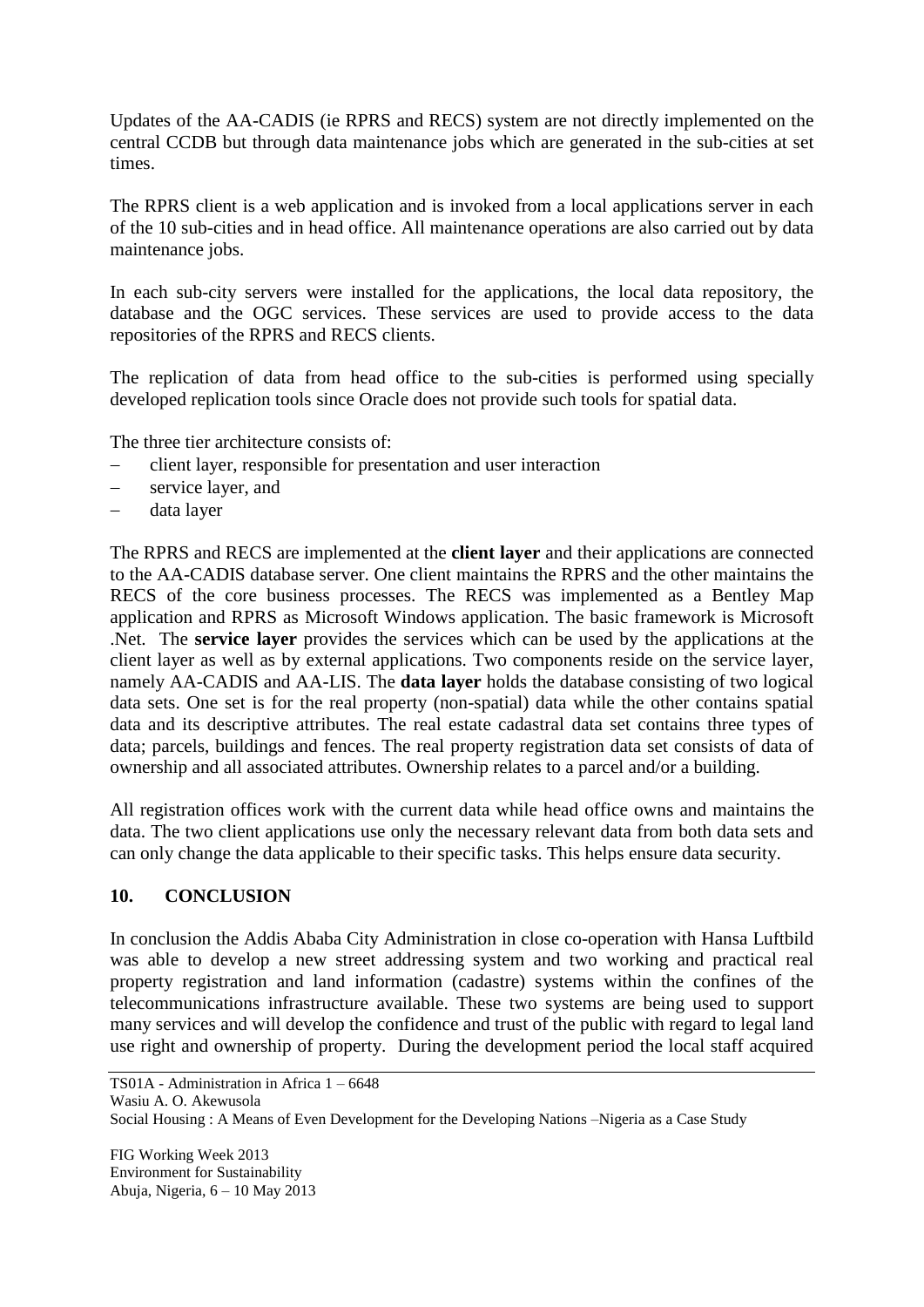skills and thus are able to run the systems independently. The two systems are populated with up-to-date cadastral map data produced by Hansa Luftbild and run at the newly established real property registration agency of the city. As well as being specifically tailored to AACG specifications the two systems were simultaneously developed to comply with international and Open Geospatial Consortium (OGC) standards, thus guaranteeing their transparency and interoperability, locally, regionally and internationally. From this perspective the solution in Addis Ababa can be seen as a blue print for Ethiopia at a national level and as potentially utilizable throughout the African continent.

#### **REFERENCES**

City Government of Addis Ababa, Integrated Land Management Information System Development Project Coordination Office (2009). Request for Proposals Document for the Procurement of Consultancy Services

City Government of Addis Ababa – Addis Negari Gazeta (2010). The Addis Ababa City Government Immovable Property Registration and Information Agency Establishment Proclamation 22/210

Farvacque-Vitkovic, C.; Godin, L.; Leroux, H.; Verdet, F.; Chavez, R. (2005). Street Addressing and the Management of Cities, World Bank D.C.

Kaufmann, Jürg; Steudler, Daniel (2008). Cadastral 2014 A Vision for a Future Cadastre System, FIG International Federation of Surveyors

Lemmen, C.; van Oosterom, P.; Uitermark, H.; Thompson, R.; Hespanha J. (2009). Transforming the Land Administration Domain Model (LADM) into an ISO Standard (ISO19152)

# **CONTACTS**

Tarek Zein Hansa Luftbild – German Air Surveys Nevinghoff 20, 48147 Muenster GERMANY Tel +49 251 2330132 Fax +49 251 2330112 Email: [zein@hansaluftbild.de](mailto:zein@hansaluftbild.de) Web site: [www.hansaluftbild.de](http://www.hansaluftbild.de/)

Dr. Paul Hartfiel Hansa Luftbild – German Air Surveys Nevinghoff 20, 48147 Muenster GERMANY Tel +49 251 2330132 Fax +49 251 2330112

TS01A - Administration in Africa 1 – 6648 Wasiu A. O. Akewusola Social Housing : A Means of Even Development for the Developing Nations –Nigeria as a Case Study